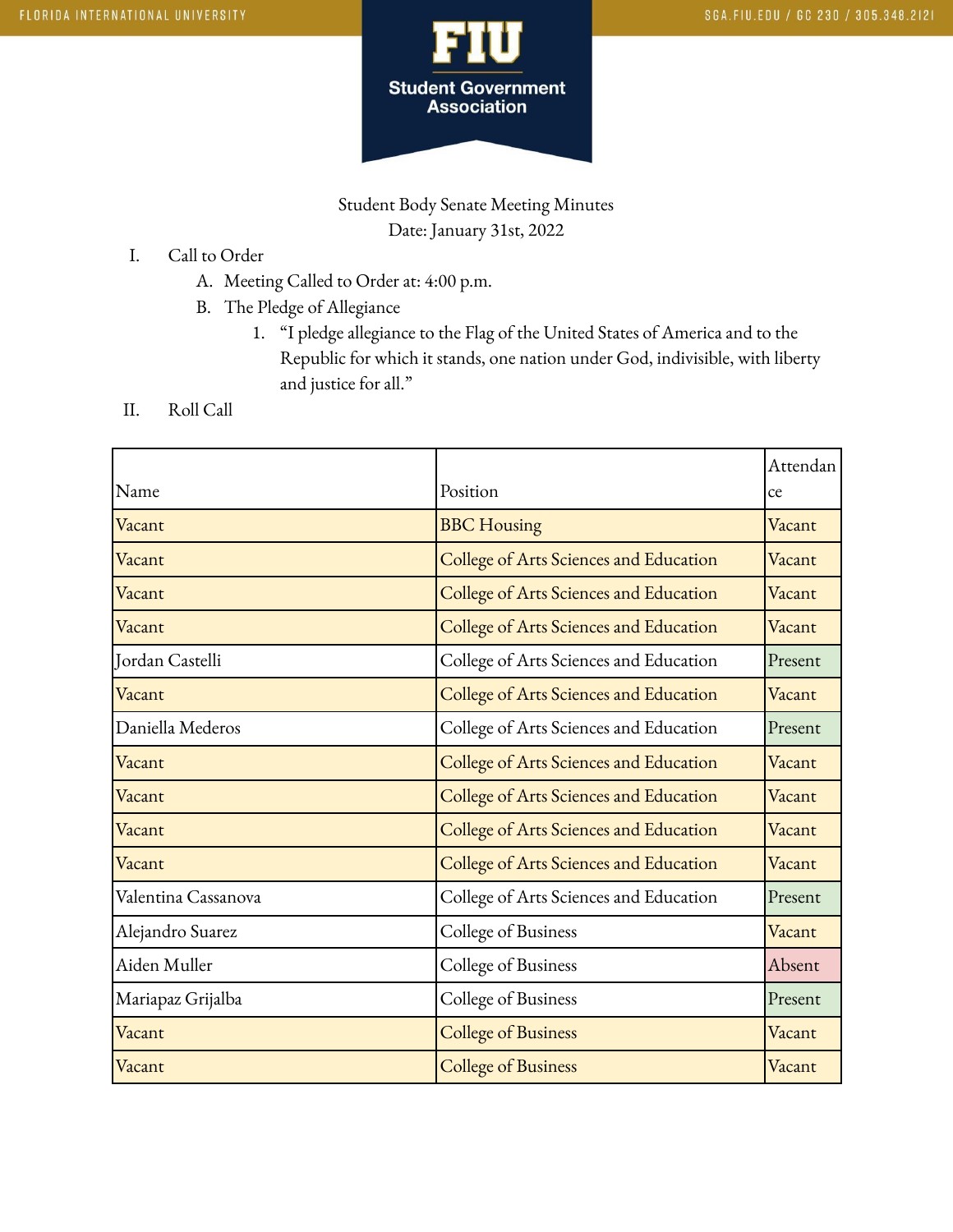| Gabriela Tovar       | College of Communication Architecture<br>and the Arts | Absent  |
|----------------------|-------------------------------------------------------|---------|
| Nicholas Ramirez     | College of Communication Architecture<br>and the Arts | Present |
| Cristhofer Lugo      | College of Engineering and Computing                  | Present |
| Fernando Melara      | College of Engineering and Computing                  | Present |
| Hervangelot Lordeus  | College of Engineering and Computing                  | Present |
| Natalie Meneses      | College of Engineering and Computing                  | Present |
| <b>Celesse Temes</b> | College of Hospitality and Tourism<br>Management      | Vacant  |
| Vacant               | College of Law                                        | Vacant  |
| Manuela Jaramillo    | College of Medicine                                   | Absent  |
| Joshua Lovo-Morales  | College of Nursing and Health Sciences                | Present |
| Tyra Moss            | College of Public Health and Social Work              | Absent  |
| Joshua Mandall       | Graduate School                                       | Present |
| Yendy Gonzalez       | Graduate School                                       | Absent  |
| Kehinde Alawode      | Graduate School                                       | Present |
| Karim Mostafa        | Graduate School                                       | Present |
| Kaylee Arvay         | Graduate School                                       | Vacant  |
| Jean Rodriguez       | Honors College                                        | Absent  |
| Vacant               | <b>Lower Division BBC</b>                             | Vacant  |
| Zoilo Batista        | Lower Division MMC                                    | Present |
| Jacob Bharat         | <b>MMC</b> Housing                                    | Present |
| Sebastian Aviles     | <b>MMC</b> Housing                                    | Present |
| Taylor Sokolosky     | <b>MMC</b> Housing                                    | Absent  |
| Vacant               | Online Student                                        | Vacant  |
| Alexander Sutton     | School of International and Public Affairs            | Present |
| David Luis           | School of International and Public Affairs            | Absent  |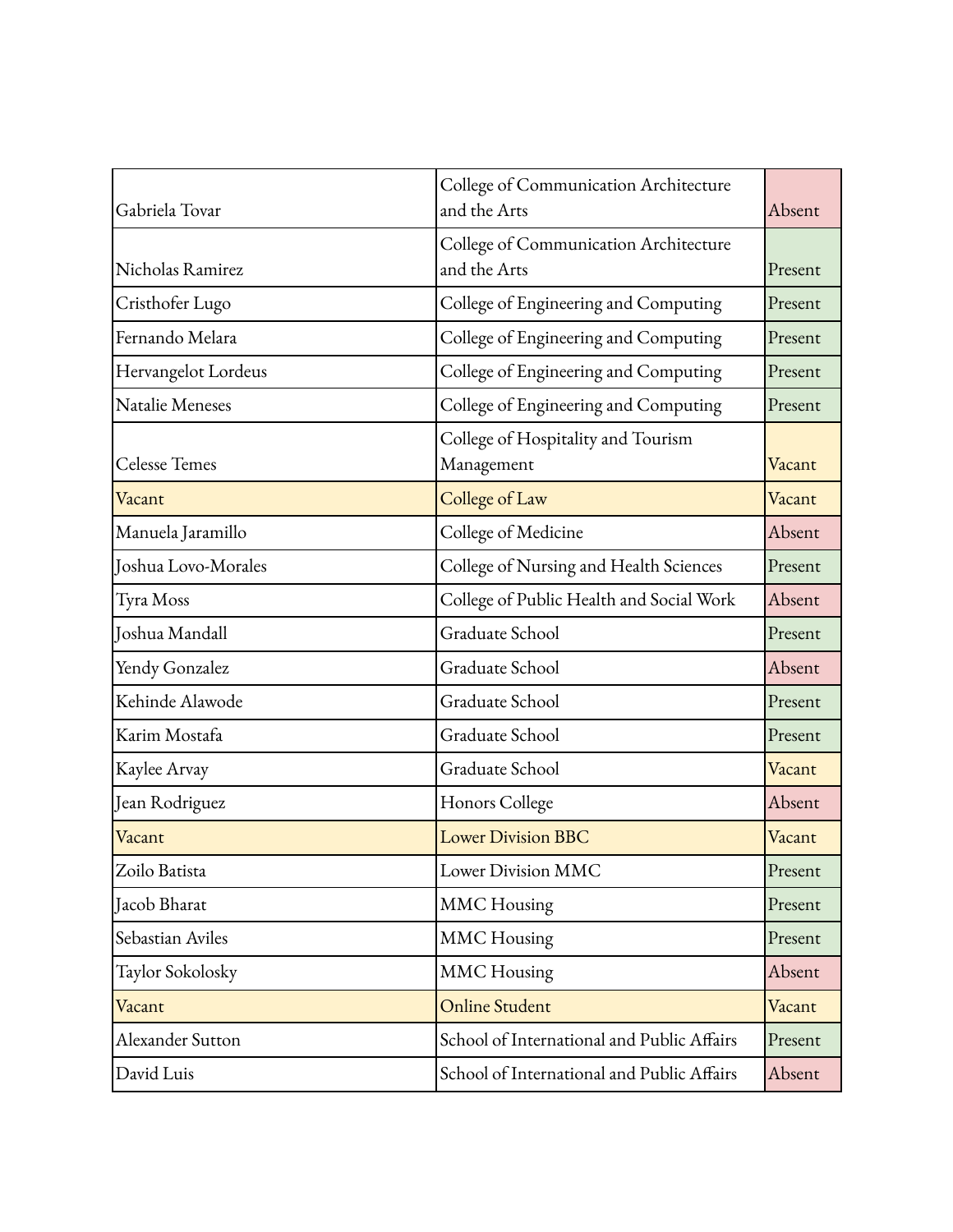| Vacant            | School of International and Public Affairs | Vacant  |
|-------------------|--------------------------------------------|---------|
| Vacant            | <b>Upper Division BBC</b>                  | Vacant  |
| Vacant            | <b>Upper Division BBC</b>                  | Vacant  |
| Rodrigo Alea      | <b>Upper Division MMC</b>                  | Present |
| Nicholas Pastrana | <b>Upper Division MMC</b>                  | Present |

- III. Approval of Minutes from Last Meeting
	- A. Senator sutton moves to approve last meeting minutes 1/24/2022, senator batista seconds, motion passes
- IV. Adoption of the Agenda
	- A. 1/31/2022
- V. Invited Speakers

A.

- VI. Committee Reports
	- A. Appropriations Committee
		- 1. Meetings will be every other week on wednesdays
	- B. Graduate and Professional Student Committee
		- 1. Meeting tuesdays every week
	- C. University Sustainability and Innovation Committee
	- D. Health and Well-Being Committee
		- 1. Meeting tomorrow at 2pm
	- E. Student Life and Academic Concerns Committee
		- 1. Meetings every monday @2pm
	- F. Committee on Rules and Administration
		- 1. Met on thursdays at 5pm
- VII. Executive Board Reports
	- A. Student Body President
		- 1. FSA rally went really well! Representation for FIU was great! We'll update you guys on how our lobbying efforts are going!
		- 2. We released our statement on interim president Jessel. We hope to continue student initiatives with him as well as having him come present at the senate
	- B. Senate President
		- 1. Announcement of Judicial Appointments
		- 2. Feb 21st and march 1st will be BBC senate days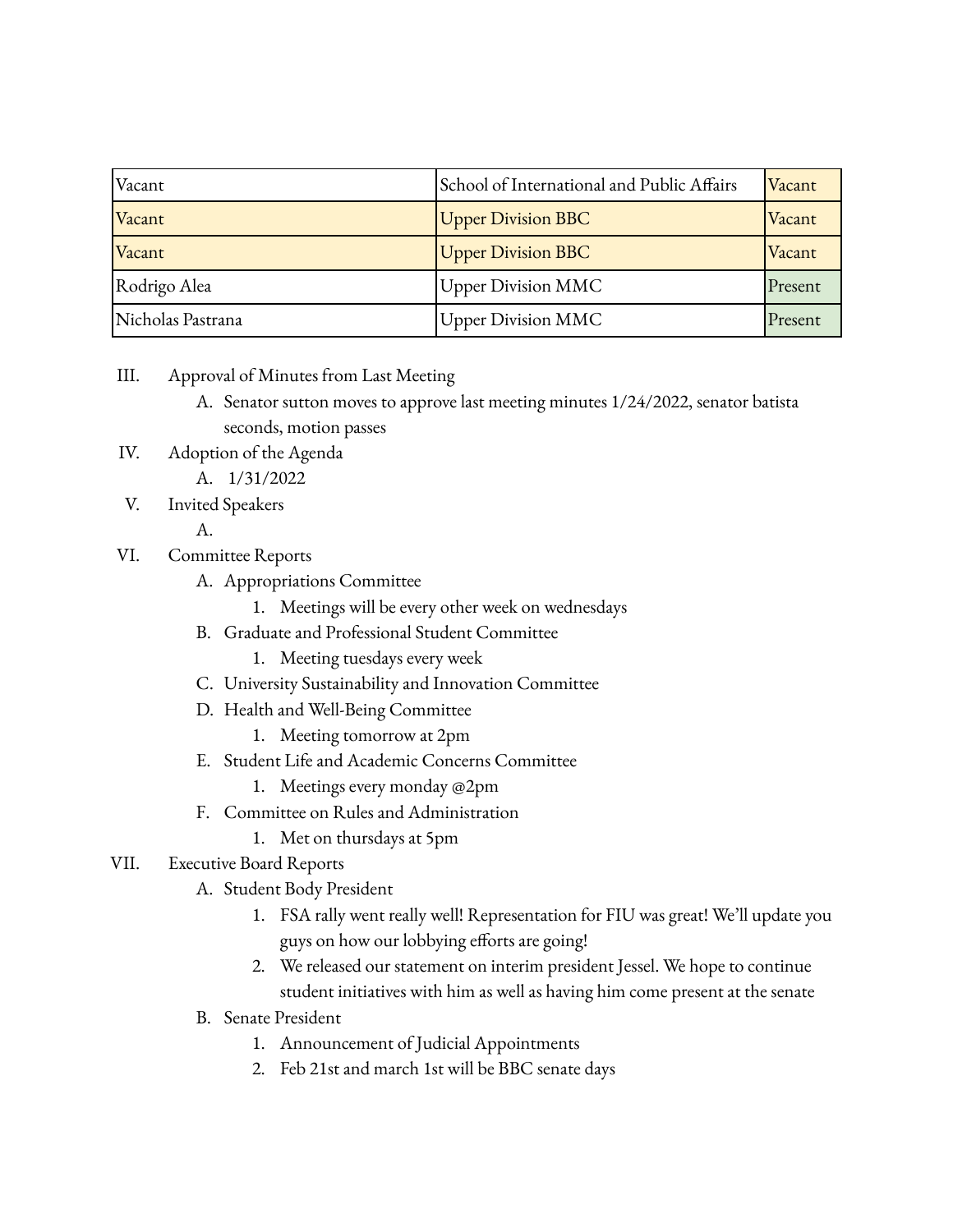- 3. Committees should be sending minutes from their meetings. Vice chairs should be the one to take minutes
- C. Senate President Pro-Tempore
	- 1. Wanted to talk about initiative where we publish a newsletter letting the student body know of the accomplishments of SGA throughout the semester
	- 2. Food pantry drive is in the works as well
- D. Senate Floor Leader
	- 1. Executive team had the privilege to go to tallahassee for the florida student association where we lobbied for many things like supporting telehealth programs for CAPS so students mental health can be a priority
- E. Student Body Vice President
- F. Comptroller
- G. Executive Administrator
- H. Governor of the Biscayne Bay Campus
	- 1. One person applied to the environment resilience staff secretary as well as another possible candidate for a staff secretary position.
	- 2. Working on networking events as well
- I. Chief of Staff
- J. Chief Justice
- VIII. Vetoed Legislation
	- A.
	- IX. Unfinished Business
		- A.
	- X. New Business
		- A. Confirmation of Dylan Salem to the position of Business Senator
			- 1. Senate president pastrana moves to vote by unanimous consent, senator sutton seconds. Motion passes
		- B. Confirmation of John Boris to the position of Lower Division (BBC) Senator
			- 1. Senator sutton moves to vote by unanimous consent, senator Luis seconds. Motion passes
		- C. Confirmation of Delano Cicconi to the position of CASE Senator
			- 1. With 17 yays 3 nays, motion passes
		- D. Confirmation of Nicolas Marquez to the position of CASE Senator
			- 1. With 19 yays, 2 nays and 2 abstentions, motion passes
	- XI. Public Forum

A.

XII. Announcements